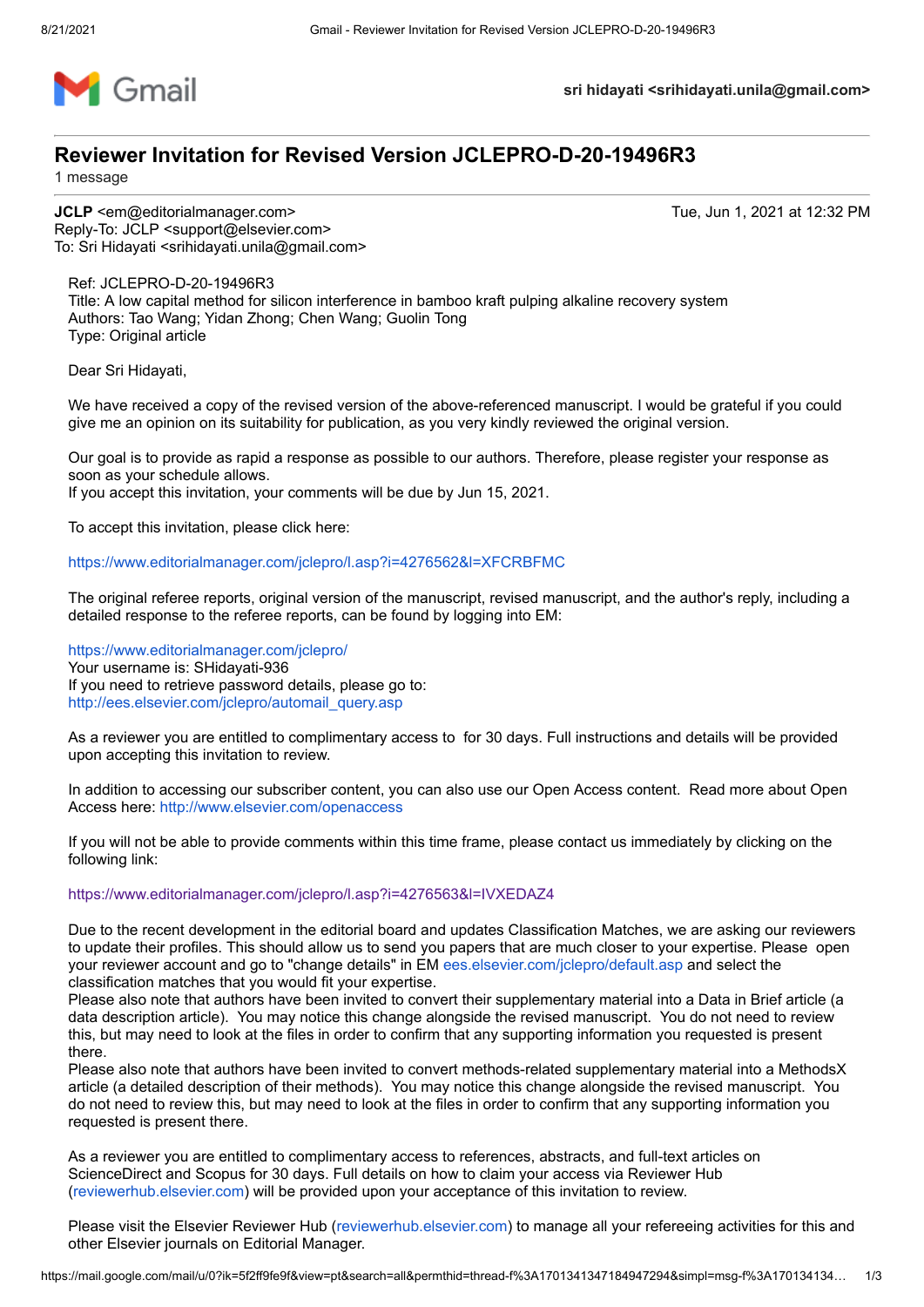I look forward to hearing from you.

Yours sincerely,

Santanu Bandyopadhyay, Ph.D. Associate Editor Journal of Cleaner Production

[Reviewer Guidelines are now available to help you with your review: http://www.elsevier.com/wps/](http://www.elsevier.com/wps/find/reviewershome.reviewers/reviewersguidelines) find/reviewershome.reviewers/reviewersguidelines

#### Abstract

The problem posed by the silicon interference in bamboo pulp black liquor has been troubling bamboo pulp mills as well as hindering the development of non-wood pulp mills. Silica is separated from bamboo pulp black liquor by acid precipitation, accompanied by the sediment of lignin, which is disadvantageous to alkali recovery system. The amount of carboxylate increases through the oxidation of lignin, and the solubility of lignin increases. So the lignin precipitation and the removal of silica can be quantified by the combination of acidification and light oxidation. For solving the problem, we separate the silicon in the black liquor through oxygen oxidation and carbon dioxide acidification without affecting the stability of the alkali recovery system. TG, combustion calorific value and visible light absorption are tested after oxidation and acidification. Finally, by comparing with the mature pulp black liquid alkali recovery system, it is concluded that when taking

economic capital into consideration, oxidizing to pH 12.45(at 80oC) and acidifying to pH 10 (at 50oC) are suitable for our goal. In this case, the silicon removal rate reaches 76.41wt%; the amount of separated lignin is 17.58wt% and the calorific value loss of black liquor reaches 26.47%.

[Click here to view the PDF of the submission https://www.editorialmanager.com/jclepro/l.asp?i=4276564&l=](https://www.editorialmanager.com/jclepro/l.asp?i=4276564&l=2TOE6X07) 2TOE6X07

## Original Referee Reports:

## Reviewer 4: (Previous Version)

The topic is original and interesting, but many changes are required in order to improve its quality before being accepted to be published

\*

- Improve English (example "the better conditions")
- I found the abstracta bit confusing

"while some, such as the coagulation/flocculation, producing greenhouse gas

directly as a result of the applied processes" I cannot understand the mening of this.

There is not a clear structure in the development of the introduction. And the readibility is quite poor (too long sentences, no connectors, no a logical sequence of ideas - from an specific problem to a proposed solution and why) \* "However, the content of silica in bamboo, which reaches 1%-1.5%(Peng, 2018; Xu, 2015), is much higher than

that in wood material." Why this content is so high? Is parto df the composition of the bamboo? Or is an impurity during the bamboo collection?

\* "is burned directly to produce thermal energy, however, itis a kind of useless utilization" Useless? Black liquor combustion is generally acepte and i am sure that it is more profitable that many strategies for lignin recovery.

- The aim should be clearer
- What is methane acic? (page 3 line 46). And hydrogen dioxide??????
- Figure 1. You cannot define a black liquor without lignine. Change name of the final liquid stream

\* "heating up to 80oC for black liquor, oxygen was added into the flask" how? Flow rate? Kla????? pH decrease during the oxidation?

- "the pH value of the solution to  $12.85$ ,  $12.75$ ,  $12.70$ ,  $12.45$ ". Why these pH values?
- Materials section is quite unclear
- 2.4.3 Determination of silicon in BL. Did not the color of black liquor interfere with the photometric method?
- Explain results from table 2. A figure with these data could be more clarifying
- Include standard deviations

The main drawback of this paper is that the discussion of results is very confusing and difficult to follow. It should be completely rewritten in order to improve its readability. And English should be revised by a native speaker (there are too many mistakes and typos)

- Figure 4. Are you comparing two streams with diferent initial solid concentrations?
- Table 4 is redundant
- 3.5. Viscosity. Was thixotrophy discarded? The changes in rheology, are mainly due to pH or to oxidation?

What will you do with the final liquid stream obtained (figure 1) when applying your strategy at industrial scale???